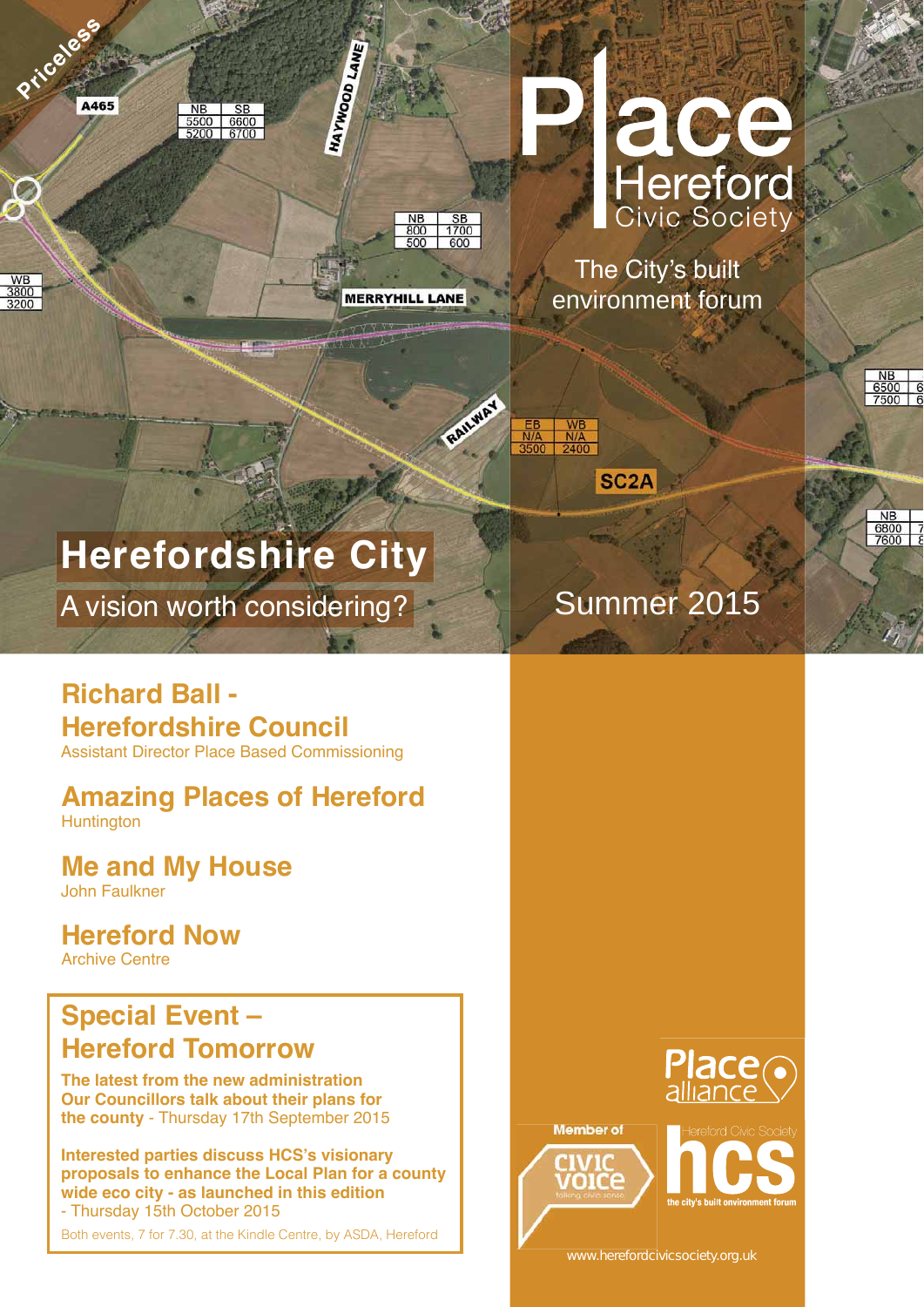@architypeuk

Architype Architects

**Architype Hereford** t: 01981 542111 e:hereford@architype.co.uk

RIBA 串

**Working collaboratively to design beautiful buildings that significantly cut carbon footprint and dramatically reduce running costs**

## **PREFACE**



## **NEWS & COMMENTS**

## **New Cabinet appointments**

## **Date for opening of new Oxford-London rail link**

## **Place Alliance**

## **Balfour Beatty**

## **Three Elms Community Planning**

So, whilst we are keen to see the Local Plan in place, we have chosen to be somewhat controversial and propose a more exciting view of the future. The Local Plan can be modified over

**With developers relying on the National Planning Policy Framework the views of local people are barely considered; with our Local Plan now awaiting final approval we are all expecting to rely on that to stop inappropriate development. But will it? In spite of thousands of hours of input by local people, the Council staff and developers and consultants many who don·t live here the plan is a volume of, sometimes, confusing paragraphs. Many are quite precise but some quite vague. The Plan relies on the Nutrient Management Plan for the River Wye that only has "to mitigate the effects of phosphates". Is this a proper plan?**

Last year (19.11.14) Clive Aslet, Editor **of Country Life wrote:** 

time, and HCS hopes that some of the proposals we draft might contribute to a broader and more sustainable future for the whole of Herefordshire. Inspired by Prof. Sir Alan Wilson's lecture to the New University – see short report PLACE Spring 2015 - we have grasped the mantle, taken advice and developed a bold proposal for a county wide city. The Wolfson Foundation's competition for a new garden city was also an inspiration and we have chosen to incorporate the whole county, including the market towns, into one self-contained organism. **Beautiful, industrious and cultural**.

HCS presents this plan for wide discussion, and hopes that this vision might inspire our new administration into including some of our proposals into the various plans that will be needed to support the Local Plan. The Hereford Development Plan,

*"Leintwardine .... (is) being transformed without any vision beyond treasury diktat and developers' greed by additions that don't relate to the organism onto which they have been grafted".* 

> The first meeting of the Place Alliance -Urban Rooms Group met in London and was well attended with representatives from groups across the country, including HCS. There were a wide range of urban room experiences and people were at different points in developing their programmes. It was agreed that urban rooms must be focused on engaging communities in their local environments, to encourage a sense of ownership and bring local people's views and creativity into how places are seen and managed. Full minutes on our web site.

address our enquiry?! Geoff Hughes, our Director of economy, communities and corporate has to report to all of them!  $\vert$  The Council's 'task and finish' group

Historically departments of government would have an elected member overseeing the work of civil servants. Our new administration in Herefordshire Council seems to have blurred the responsibilities somewhat. Appointments made in May are:

looked at what had gone well in the first year of the contract for maintenance of the public realm and what could be improved in the future. The group was 'highly supportive' of the introduction of 13 locality stewards who work directly with local councillors and are trained to inspect local roads, paths, parks and open spaces.

supposedly the next project on the list for Council officers, being the hub of our new proposal, needs to be clear about its role and the importance of Hereford and its links with the market towns.

- *John Bothamley*

Cllr. H. Bramer –contracts and assets; Cllr. G. Powell – economy and corporate services; Cllr. P. Price – Infrastructure Cllr. P. Rone – Transport and Roads.

HCS restricts communication with officers and cabinet members respecting the many calls on their time. If we have a particular query on, say, a cycle route to whom should we



**John Faulkner** – Retired chartered civil engineer, chairman of HCS 2003-2006 **John Lawrence** – Master planner **David Whitehead** – Hereford historian and author. **Design & Layout** - H. Joof - Lead

The opening date for a new rail link between London and Oxford has been announced. The £130m line will run from Oxford Parkway, the first new station in the city for 80 years, to London Marylebone from 26 October. This inspires HCS to remind Network Rail for long overdue improvements to the line from Hereford.

# **Place**<br>alliance

The Place Alliance, set up following the publication of the Farrell Review, brings together organisations and individuals who share a belief that the quality of the built environment – the places in which we live, work and play – has a profound influence on people's lives. We believe that through collaboration we can create and maintain better places.

To this end, Place Alliance supporters

share knowledge and support each other to demand and realise buildings, streets and spaces that enhance the quality of life for all.

The report stated: "Whilst it was noted it is early days, the group was very encouraged by this approach and very supportive of its introduction." A pilot project to give traditional lengthsmen a greater role in parishes by not only keeping ditches and drains clear, but also fixing potholes on minor roads, was declared a success.

"The group is highly supportive of the council's recommendation to roll out the use of the Enhanced Lengthsman Scheme and recommends that as many parish councils as possible takes up this option."

Two days of consultation at the Community Planning Weekend in mid May involved inviting everybody to contribute, there were presentations and round table discussions on just what would look good on this large site. The Church Commissioners, owners of the site, and with this area included in the draft Local Plan for housing, are approaching the Council with ideas that have been well discussed and commented upon.

Their initial idea is to build about 1,000 homes with plenty of formal and informal play areas, a new primary school and new employment uses.This style of consultation is well established by John Thompson and Partners and, with a good team already in place, should lead to an exemplar scheme.

**John Bothamley** – Chairman HCS, developer and chair of charitable grant making trust

Designer & T. Schoenfeld - Art direction

### **Contributors**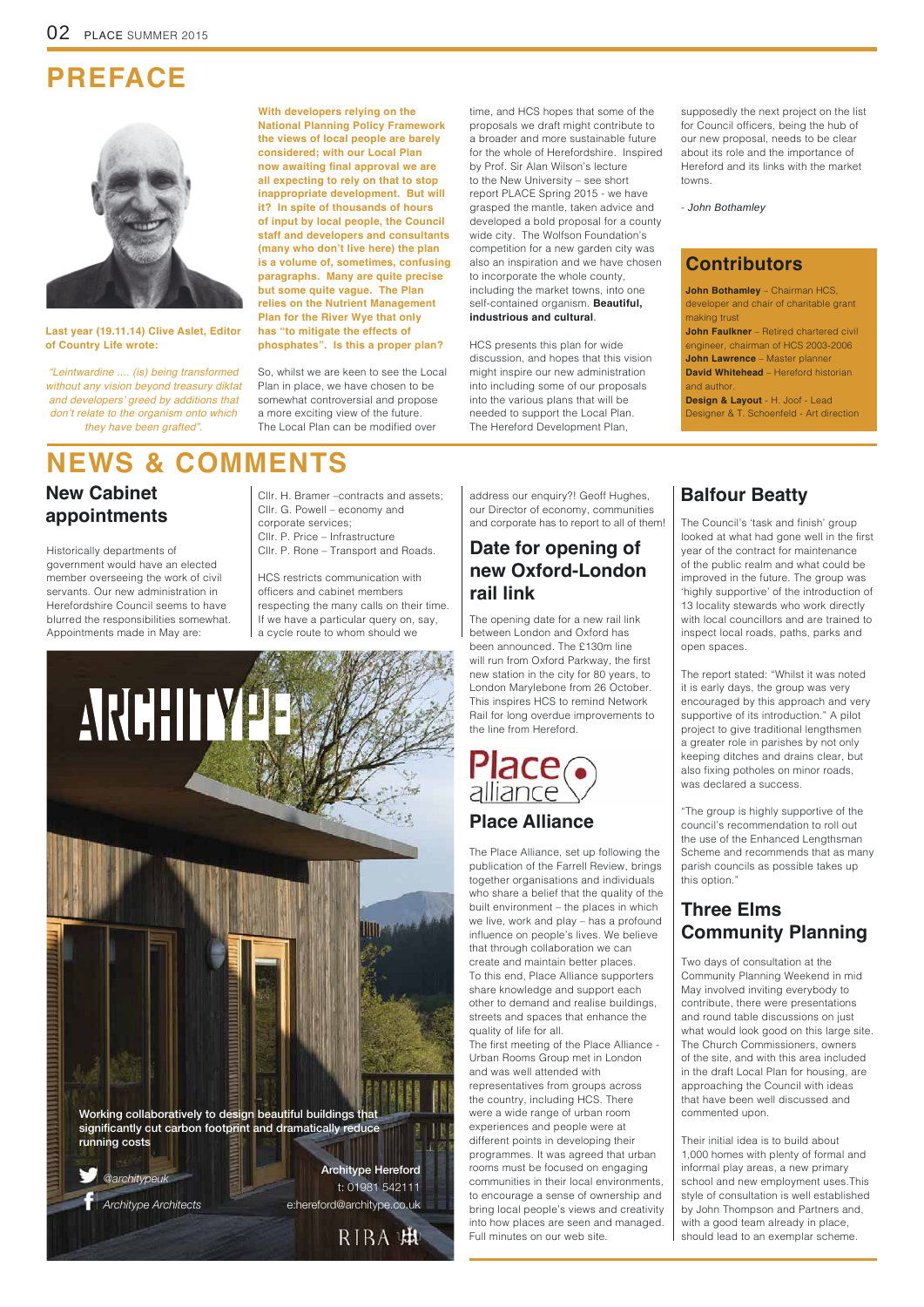## **HEREFORD NOW**





## **NEWS & COMMENTS**

This is a building that asks to be considered. Much glazing on the south elevation with brise soleil suggests up market offices, but to the north a huge windowless block, clad in cedar shingles, suggests something different. A recess between the two indicates the

entrance and opens into a narrow hall open to the very top of the building, with sky lights. This is an innovative building by Architype, using the German Passivhaus standards on insulation and climate control to preserve the County's records. Without conventional air-conditioning this design sets a new standard, and is the first in the country for the storage of sensitive artefacts in a timber framed building.

### TEL 01432 261211, climbonbikes@aol.com www.climbonbikes.co.uk 24-25 Coningsby Street, Hereford, HR1 2DY

### **Herefordshire Archaeology in ruins?**

Not quite – several HCS members attended Rising to the Challenge being the 17th annual symposium of the Archaeology Heritage and Conservation Department of HC at the new Herefordshire Archives and Records Centre on 30th May 2015. The few remaining staff described the scope of their work and their current projects, including on-going work on the

## **BID gets going**



### **Herefordshire Archive and Records Centre**

Rotherwas Ribbon. Other projects, that have to be externally funded, include the Bromyard Downs Project and the Roman Families Project. Tim Hoverd continues to lead the service.



## **Urban Room for Hereford**

Now with endorsement of the idea from the City Council we are waiting news on the future of a number of Council owned iconic buildings, such as the Library and the Butter Market. HCS considers the location of the new Urban Room is  $\begin{array}{c|c|c} \text{consider alternatives.} & \text{the location of the new Urban Room is} \end{array} \begin{array}{c} \text{AII Party} \end{array}$ is considering partnering with other organisations that need a "shop front" and provide services to Herefordians and tourists.

> The general election meant that all existing groups formed to debate issues have to re-register and Civic Voice is now in the process of re-forming the APPG for Civic Societies.Civic Voice Chair, Dr Freddie Gick said "Regular communication with elected officials at all levels is a key part of what we do as civic groups. It is by coming together as a movement with 75,000 members that gives us our voice. This is how we level the playing field with big business".

More information from our web site www.herefordcivicsociety.org.uk

Now with a full time employee the Business Improvement District is getting going on many fronts; especially shop fronts – covering empty shop premises with photographic interpretations of what could be happening behind the glass! HCS hugely supports this work, wishes it had happened years ago and respectfully refers shop keepers to our article on name display boards in our Spring 2014 magazine. Here we were inspiring shopkeepers to up their image!

The way in which places are perceived is critical said a report from the Commission for Underperforming Towns and Cities, May 2015 "A brighter future for our towns and cities." Branding and the means by which that brand is promoted can be hugely important in capturing attention and securing investment. Great places have their own identity.

## **Masters· House - Ledbury**

This is an impressive refurbishment, and asset transfer, funded by the HC and the Heritage Lottery Fund. What a shame the library is only open during usual working hours and closed on Wednesdays. We, including HCS, should be better at community involvement and using our assets more intensively. HCS is being asked to look at our own Town Hall but we need manpower to

## **Parliamentary Group for Civic Societies**

APPGs are informal cross-party groups that work within Parliament and are run by, and for Members of the Commons and Lords, involving individuals and organisations who wish to promote their cause with key decision makers.

## **Mayoral questions**

Recently George Osborne said he wants cities to take greater control and responsibility over all the key things that make a city work, from transport and housing to skills, and key public services like health and social care.

Osborne told councils: "We will hand power from the centre to cities to give you greater control over your local transport, housing, skills and healthcare. And we'll give the levers you need to grow your local economy and make sure local people keep

S

the rewards; it's right people have a single point of accountability: someone they elect, who takes the decisions and carries the can. So with these new powers for cities must come new city-wide elected mayors who work with local councils. I will not impose this model on anyone. But nor will I settle for less." How will that work with Hereford City Council being essentially a parish council and yet with a mayor as leader, but having no authority over the County Council?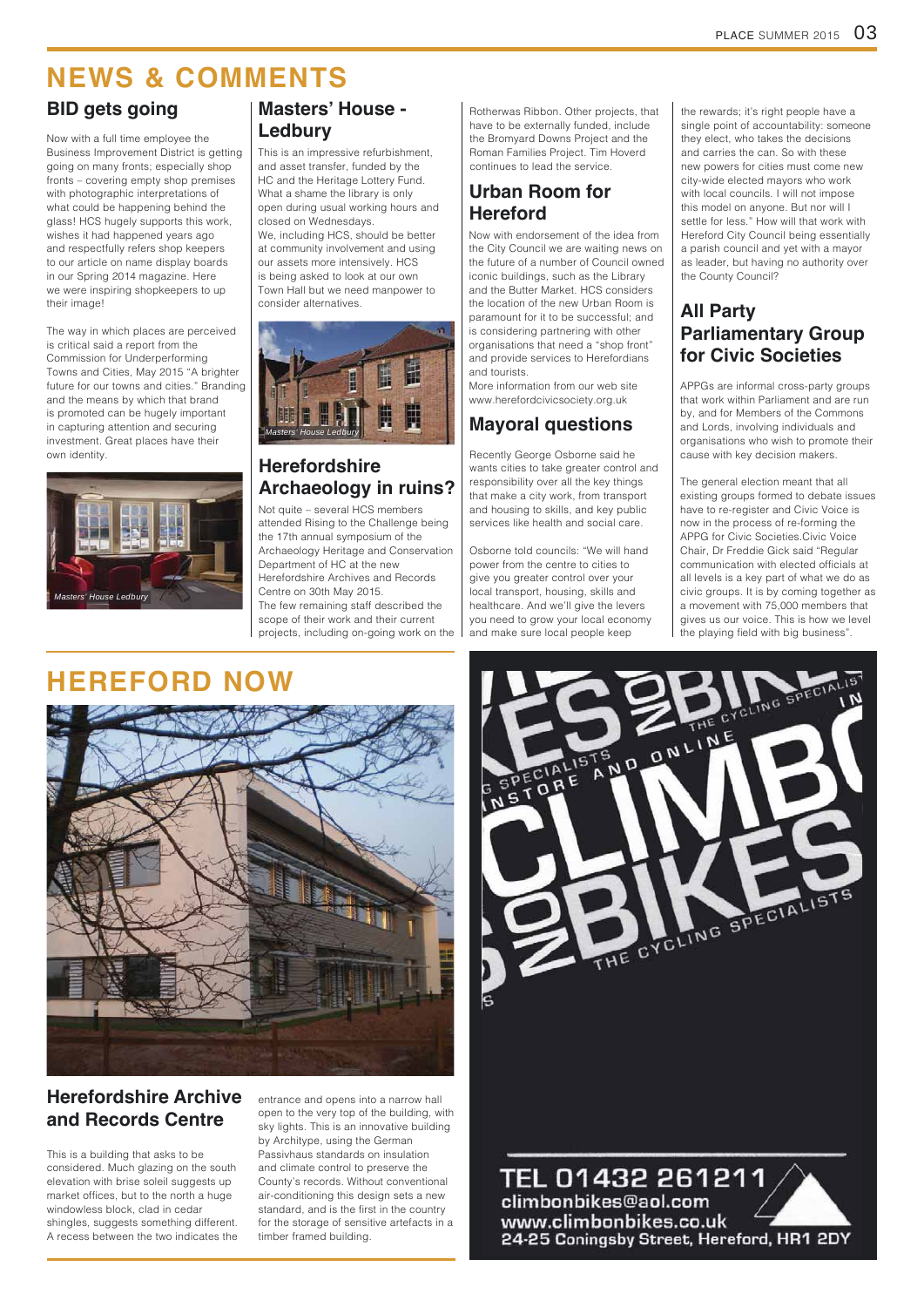## **HEREFORDSHIRE TOMORROW?**

## **The Proposal for Herefordshire City**

Might the new administration take up our suggestions? An exciting vision is needed and this plan could be the basis. Here we want to transform Herefordshire **into a world-class city region** with Hereford the hub, linked to the market towns and all joined by threads of public transport and activity.

#### **Here are some indisputable facts**

Personal transport is the most convenient and lessens demand on public transport.

Some congestion inspires the use of public transport.

Rural Parish Councils need to work with each other.

Communities need to be involved in decision making.

Local authorities do not provide housing or jobs, the private sector does.

Public bodies need to concentrate on their core responsibilities, maintenance of transport links, security, fire, health services and education.

Leadership is paramount.

**Many new light train stops along these routes, possibly:** 

- **NORTH at Eye, LEOMINSTER, Ford, Newton, Moreton**
- **EAST at Bartestree, Tarrington, Trumpet, LEDBURY, Colwall**
- **WEST at Courtyard and White Cross.**
- **SOUTH at Bullingham, Newton Farm, Allensmore, Tram Inn, Kilpeck, EWYAS HAROLD/Pontrilas**

**With the Local Plan for the County still to be ratified and, remembering that it runs to millions of words, here HCS tries to interpret and improve the plan in just two pages. Local Plans can, and will, be updated and we hope that some of the suggestions here might be incorporated. Inspired by Professor Sir Alan Wilson when he spoke at the first New University lecture in March 2015, we present a proposal for the creation of a county-wide sustainable city, somewhat more visionary than the Local Plan.** 

**Integrated transport hubs at Hereford rail and bus stations.**

#### **To capitalise on our attributes we**

#### **From all these grand words**

a vision has to be drawn and acted upon – here is what HCS considers could be a way forward. To achieve this vision is far from easy – we need leadership to drive this forward.

#### **To be realistic HCS adds these indisputable facts**

but designing a city is more than the design of infrastructure and transport links,in "City of the Future" Jeffrey Tumlin writes: – *it is about considering the type of community we want to be. Sustainability is more than just about ecology and environment, it is the very essence of positive caring communities.* 

Transit within the city must be fast, frequent, reliable and dignified.

> Use brownfield before green to build sustainable new towns and cities

**We believe all the statements here are valid and worthy of consideration and generally indisputable. With input from a former student of Leon Krier, the world-renowned urbanist and designer of Poundbury and a small team of inspired thinkers HCS presents a plan to put Herefordshire on the map. So much has been written, so much research conducted and yet creating the nirvana of the perfect 21st Century city has alluded us. We cut through the jargon and highlight the key points that need consideration and respectfully propose– Herefordshire City.**

> **A City hub providing focus for the county with cultural and major events. Market towns providing similar but with local focus, with a new town at Ewyas Harold. Groups of rural parishes working with their local market town. All new development housing and commercial concentrated on the city, market towns and along the principle transport links.**

'*rive and share s*F*heme* À*rst mooted in* +&6 3*L*\$&( 6*ummer .* 7*his is a s*F*heme to high-light suitable places for drivers to give lifts to others, it is a move to make the sharing of transport an acceptable and regular thing. HCS wants Herefordshire Council to add Drive and Share to its several other sharing policies.* 

Herefordshire's unspoilt countryside, orchards, hopfields and Hereford cattle are part of our capital assets.

the county is somewhat inaccessible from the rest of the country.

providing services in a sparsely populated county is expensive.

our reputation is good - the SAS, the Three Choirs and much more.

maintain our rural agriculture and cease all development in the open countryside (apart from in fill plots for affordable housing).

improve the rail links to London and Birmingham, and principal trunk roads

concentrate services in the City, market towns, a new market town and on the main transport links.

Walking must be pleasant for everyone everywhere.

Cycling must be safe and easy for people of all ages.

(Ideally) the needs of daily life must be within walking distance.

Neighbourhoods must instil pride.

Residents must feel invested in their home and city.

Energy must be local and sustainable.

## **Lord Rogers**

"In every other Western city that

I have been it has everything (masterplanning, land assembly) done by the local authority, and the developer comes in after. In England we call in the developer to do this and, of course, their interests are very different." Lord Richard Rogers' prescription for the regeneration of town centres includes:

Develop from the centre outwards Build strong transport infrastructure

## **Government Funded Infrastructure**

#### **Railways**

Improved direct link to London Small stopping light trains added to existing rail routes within county with frequent stops and adjacent car parks.

#### **Roads**

One new river crossing? Improved Hereford to Worcester Road Improved A49 Dutch style road hierarchy –

1.Through roads for high volumes of fast traffic on longer distances (National 60 mph limit)

2.Distributor Roads, including country lanes, which connect through roads and local access roads (30mph and 20mph in urban areas)

3.Local Access Roads from which end destinations can be reached (10mph – these essentially being shared space)

4.Town and Hereford Centres to be pedestrian areas (like High Town) with

### **Going Forward**

HCS presents this plan as a serious master plan proposal for a county wide sustainable city. Some will be affronted, some thrilled and inspired but HCS would like to hear discussion and comment. Our aim is to inspire 186,000 people to "get involved", have their say, take an interest and a pride in the county they call home.

## **The Plan**

Our drawing highlights the main areas for new development using brownfield sites and infill in established settlements. New build around the city and market towns and along the principal transport links. No development in the open countryside – too unsustainable to maintain and service

### **Private Sector Infrastructure**

**New housing and businesses** within one mile walking distance of transport links **Football Ground** - inspire the Bulls to be a prominent part of the City like other footer teams.

**Transport schemes** Dial-a-ride – park-and-share – park-and-choose - drive-andshare\* schemes

### **References**

City of the Future: Time to jettison the Jetsons' vision of cities - Jeffrey Tumlin, director, Nelson Nygaard Consulting Associates - 2014

Eco-towns: Learning from International Experience - PRP, URBED and Design for Homes - Oct. 2008

Understanding and measuring social sustainability – Saffron Woodcraft, director Social Life - 2014

Creating strong communities: How to measure the social sustainability of new housing developments – The Berkeley Group - 2013

Vitoria-Gasteiz – European Green Capital 2012 – City Council

Urbed Eco City - Wolfson Prize www.tinyurl.com/pnklkrp

Social networks must be encouraged to thrive.

Beauty must be ubiquitous.

free, group taxi buggies to transport interchanges and car parks

#### **Hospital facilities**

Hereford main hospital and through GP practices.

#### **Education**

Folly Lane FE Centres expanded, New University in City Centre. New schools within new communities. Remove choice at primary level to build on local communities and save on transport costs.

#### **Parking**

car parks around periphery of towns, and at light train stops.

#### **Security**

Fire, Police and Ambulance services managed together.

#### **Social services**

LA statutory provisions as required.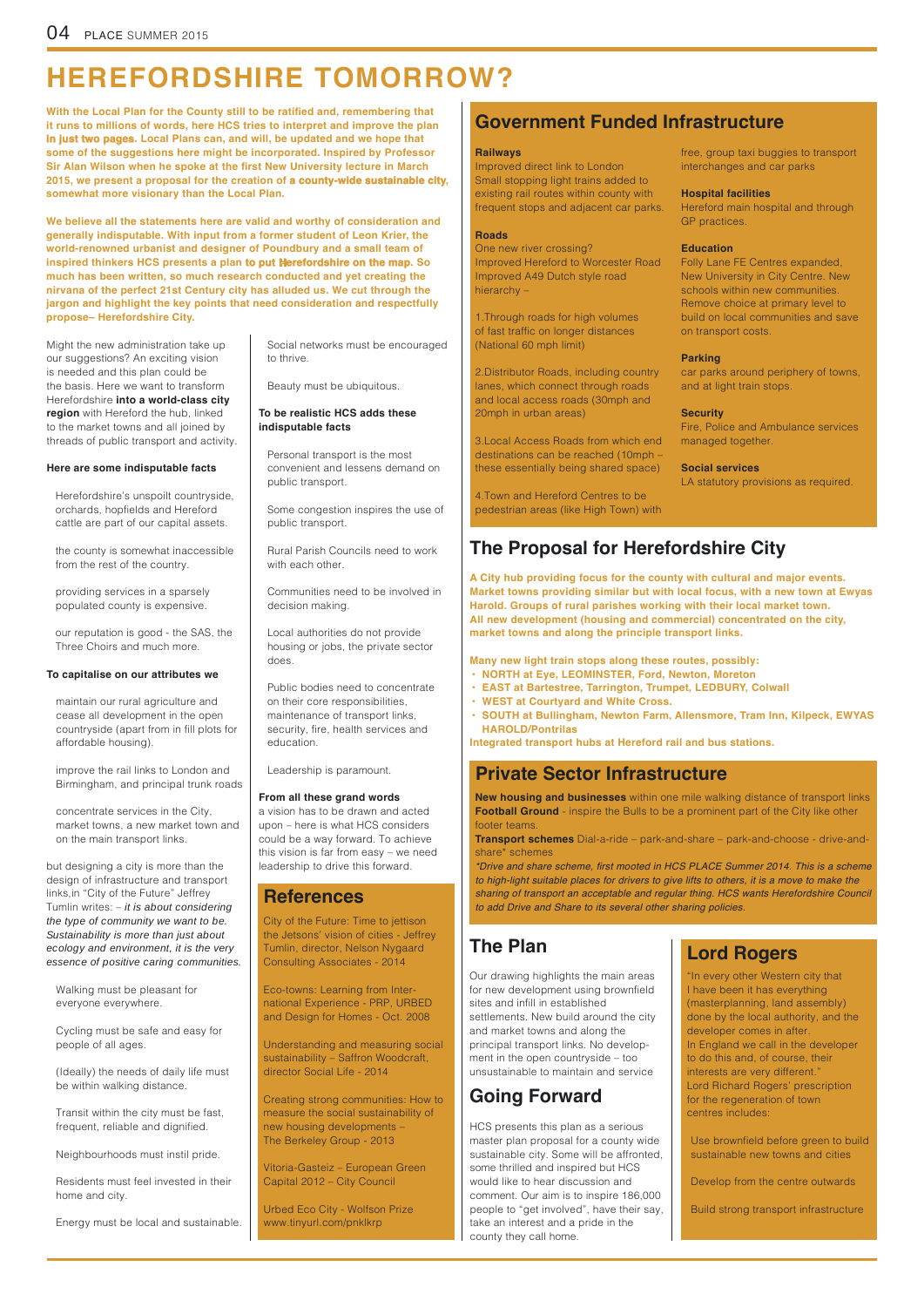## **HEREFORDSHIRE TOMORROW?**



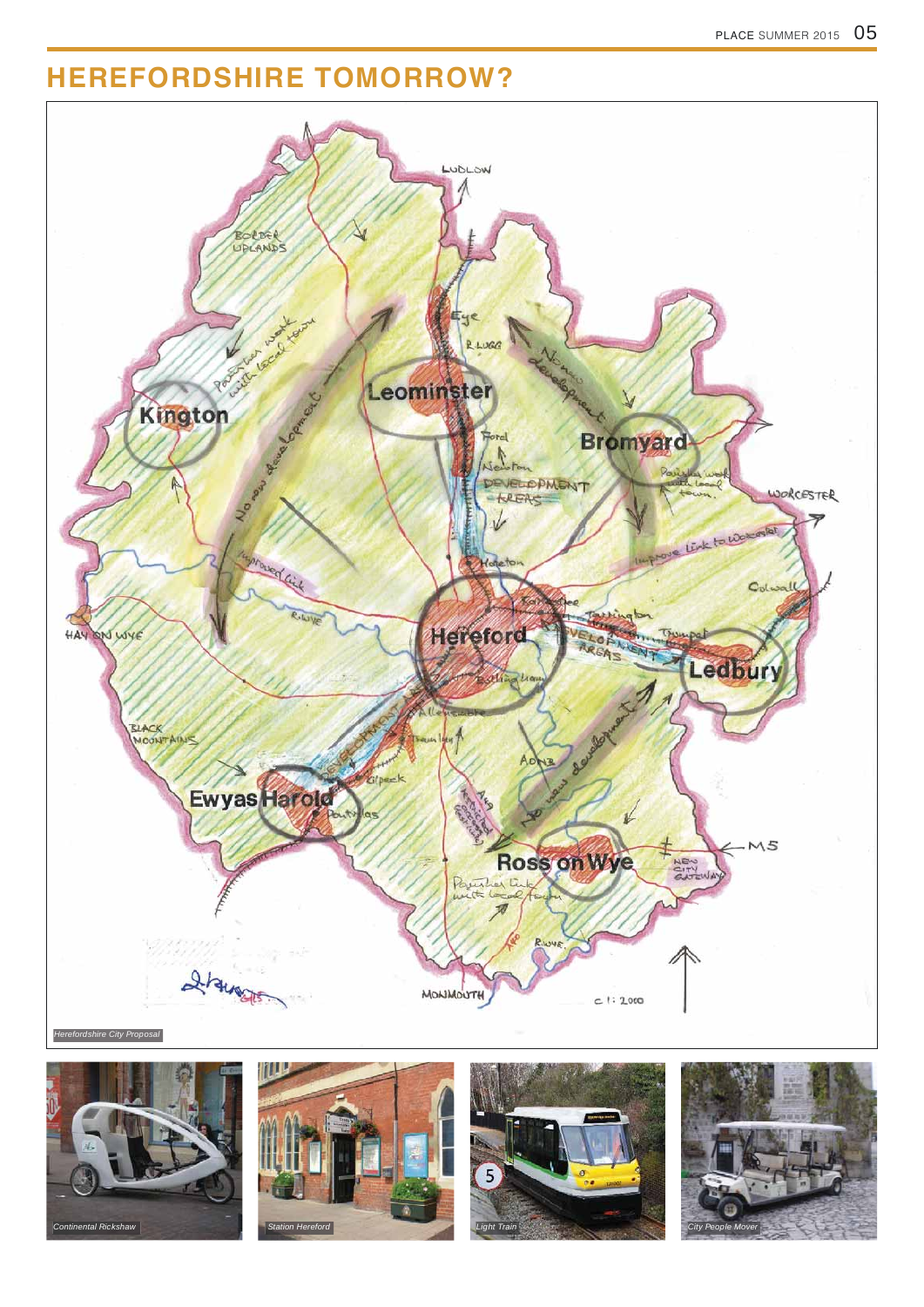www.communionarchitects.com | info@communiondesign.com | 01432 344300

Successful buildings are the result of people working together to deliver a shared vision. We work closely with our clients to deliver exactly what they need and we build strong relationships with other everyone involved in the project. We find this approach creates value, improves quality and reduces timescales and cost. Like our clients, every project we work on is unique.

#### **Communion Architects**

#### Communion means 'Shared Vision'

## **AMAZING PLACES OF HEREFORD**

## **Huntington**

**Huntington is ostensibly well protected as a Conservation Area; its best houses are listed and the grounds of the Court and the church are a locally registered historic park and garden. This cluster of designated 'assets' will be weighed in the balance against the 1000 or so houses proposed for the immediate hinterland by the Church Commissioners. Even with an extensive cordon sanitaire drawn around the historic nucleus, immense pressure will be exerted on this quiet enclave of rural life. No doubt, the inhabitants will follow the example of Huntington House and create multi-layered defences to secure their privacy, leaving little or nothing to be enjoyed by their new neighbours or the wider community.**

Living on a new estate at Holmer in the 1970s with two young children it was not too long before we found Huntington. A walk across the NW corner of the racecourse – where curlews could still be heard before the golf course arrived – through Westfields brought us into Huntington Lane and the real countryside. Two farms, a bijou church, a couple

of gentry- establishments, set in their green policies and a few cottages and a rippling brook made-up this small community. Our favourite spot was standing on the hump-back bridge with its pretty white rails, looking east across Huntington Pool where you were bound to see ducks, swans and even a kingfisher. In those days the Court belonged to the MP for Leominster,

## Main meals from **£2.95 FREE** Delivery **24 years** of great service Wiltshire Farm Foods taking care of mealtimes

Mr. Temple-Morris, who upset some of his electorate, when it was reported in the newspaper that he was shooting the Canada geese, who came to share the pool with his swans. The Court's white walls reflected perfectly in the still water of the Pool. Taylor's county map of 1754 shows that the Pool served a watermill at its eastern end but when it was drained and de-silted in 1997 it was found to be defined by wellmade stone walls and had a laid-stone bottom. This led to the suggestion that the Pool formed the centre piece of a formal canal garden in the late 17th century, similar to those that exist today at Court-of-Noke and Moor Court in the parish of Pembridge.

The present owners have pursued this theme, most notably in their planting with pairs of lollipop maples. The Court was built in the late 17th or early 18th century on an ancient site but was gentrified by a branch of the Phillips family from Eaton Bishop. They sold the estate in 1823 to Fowler Price of Ty'nycoed, Breconshire who was High Sheriff of his native county but came to rusticate beside the Yazor Brook. He has a memorial tablet in the Cathedral dated 1837 and left his widow Anne an estate at Huntington of 467 acres, leased from the Dean and Chapter. The Prices were gone by the early 1860s but left one or two tasteful reminders of their sojourn; the fine cast iron porch on the north side of the Court and some exotic planting –

the Wellingtonia on the lawns, an Indian bean tree (Catalpa bignonioides), an ancient walnut and a mixed acacia and yew-walk along the drive. They also had a hand in rebuilding in 1848 the little chapel of St Mary Magdalene in a Romanesque style designed by James Cranston of Birmingham, the architectson of James, the nurseryman, founder of the nearby Kings Acre Nursery.

It really is that easy. A conventional oven or a microwave will do the job, just leaving you to enjoy!

- Over 300 tasty dishes
- Many diets catered for including gluten free
- Easy to store and cook

Shepherds Pie **£3.20**

 **Wiltshire Farm Foods. Just heat, and eat.**

**wiltshirefarmfoods.com 08928 To order your FREE copy of our brochure, with over 300 meals to choose from, call us today on**

The settlement also includes New Court Farm, a dignified house still surrounded by its traditional farm buildings; the Court Farm, with its farm buildings converted for residential use and Huntington House a pleasant early Georgian brick house accompanied by an earlier timber framed service wing. Seen in yesteryear from the bridge this was the perfect counterpoise to the Court with its mature gardens observed across the tail-end of the Pool and its boggy margins. Sadly, it is now hidden behind leylandii hedges and tall wooden fences, designed like a military compound to exclude all public views. *- David Whitehead – Hereford historian* and author.





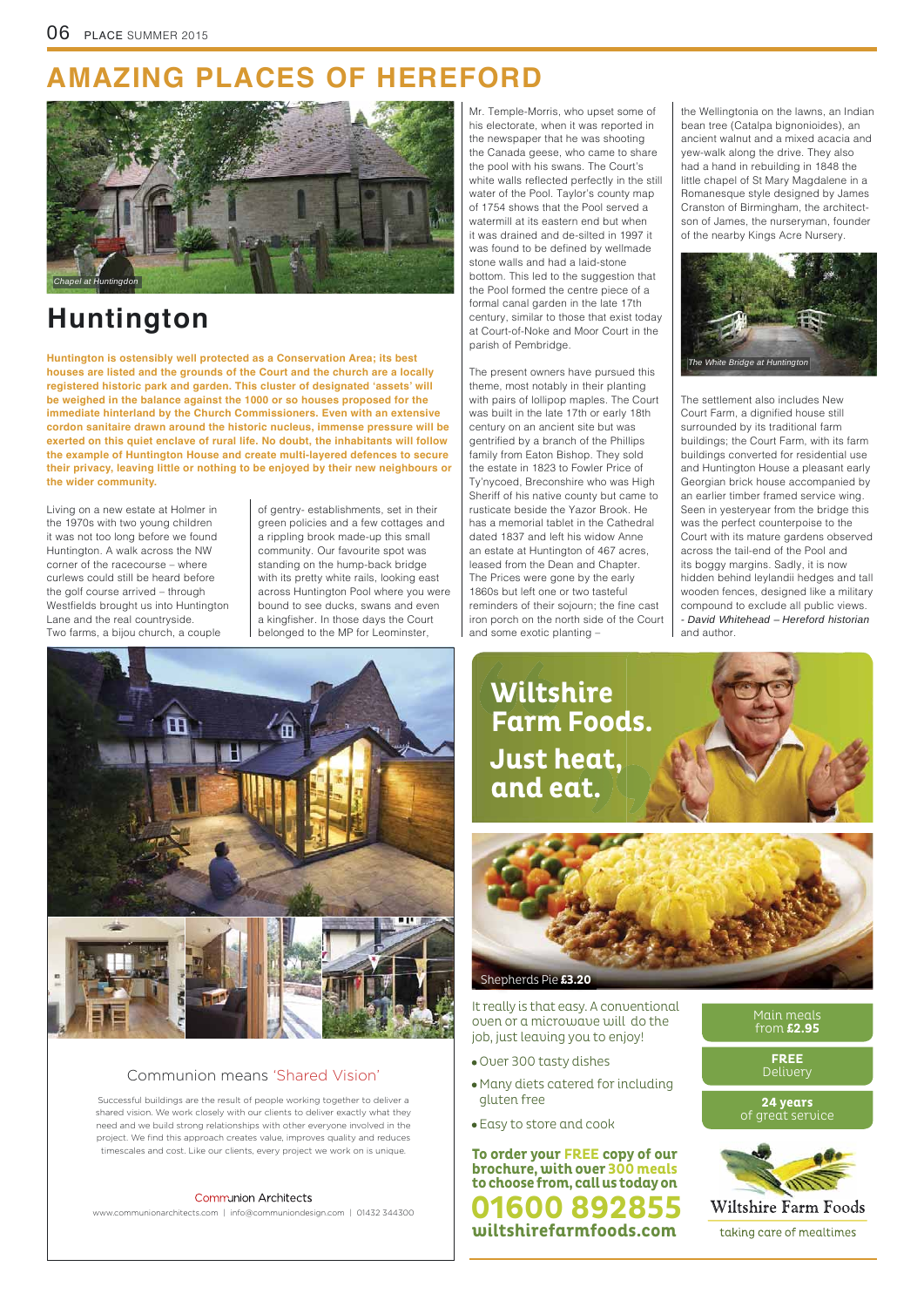## **Big cul-de-sacs predominate.**

The application for a petrol station (151072) on the ASDA roundabout is most inappropriate at this gateway to the City, where there is already outline consent for a flat development.

Our small planning committee continues to monitor and comment on major planning applications. Particular concerns are the proposals for large, somewhat tedious, housing cul-de-sacs; such as the land off Hampton Dene Road (151360) and Holmer (151460). With little regard to orientation of standard house designs, most of these applications fail at the first hurdle in the view of HCS.

### **Planning App. 151237 & 8**

On 22nd June Richard met with John Bothamley and updated us on highway matters and improvements to the City. It was good to see an integrated Hereford City Centre Traffic Package with matching materials and a plan including Commercial Road, Commercial Street and High Town, as well as amendments to Newmarket St./Blue School St. (once the Link Road is open to traffic).

Planning App. 151237 & 8. Old Market. Proposed scheme of 'place making' installations. HCS has written to Herefordshire Council objecting to this application which appears to want to turn the new Old Market into a standard style shopping mall; works of art and possibly tacky stuff hanging between the buildings! Worse is their wish to have their own Hereford Bull. We already have a fine one in High Town. Further, the granite drinking trough, given to the City, should not be re-sited in or adjacent to a commercial development – it ought to go in High Town.

#### your car fixed, first time, every time?

#### Then look no further than GERRY DOVERMAN, the No 1 specialist for Mercedes, BMW / MINI and Porsche in Herefordshire.

The whole team shares your passion for performance, service and value for money. We have the Technical acumen and diagnostic equipment to deliver unrivalled levels of professionalism and quality, at significantly lower costs than those of a main dealer.

Call us today on 01432 278833 and experience the DOVERMAN difference for yourself; you will not be disappointed.

#### **MOT's carried out on all makes!**

Good Garage Scheme

WORCESTER ROAD, WHITESTONE, HEREFORD HR1 3RX TELEPHONE: 01432 278833 EMAIL: SERVICE@GERRYDOVERMAN.CO.UK WWW.DOVERMANS.CO.UK

## **PLANNING MATTERS**

### **Me and My Home**

### **Richard Ball - Herefordshire Council**

The roll out of the Package will be over three years, with the High Town refurbishment out to public consultation very soon. Commercial Road layout includes trees and two cycle lanes. As this is the only part of the Package with **separate cycle lanes** one wonders if drivers and cyclists will be confused as to their proper conduct. Short cycle lanes can encourage a cavalier attitude not conducive to sharing the highway with all users. With **pedestrian crossing lights** – surely not necessary in a 20 mph zone, subject to this surprising statement on the drawing – "Traffic modelling to confirm need for signalisation." At Widemarsh Gate **pedestrian crossing lights** are shown to be retained – sorry that is

**The Point is the white block of flats on the corner of Aylestone Hill and Folly Lane next to the Sixth Form College. The site was originally occupied by Carfax House which was the Judges· Lodgings for when they came to the assizes. It was a large late Victorian House set in a large garden with some very handsome and mature trees. In later years the garden had not been very well looked after by the colleges who occupied and used part of it as a car park.**

> not acceptable – HCS was promised that once the Link Road is open these lights would be disconnected.

In Newmarket St./Blue School St. bus stops will be on both sides and there will be a wide grassed central reservation, north of Maylords, allowing buses to undertake a U turn. This will require careful landscaping. The **Link Road with five sets of traffic lights** is a complex design, with a **shared pedestrian/cycle path on the north** side, adjacent to the road, and will cater for pedestrians and cyclists in both directions!

The main attractions of the flats to me were that they were well built, with under floor electric heating and insulated against the noise from Aylestone Hill. The detailing and fittings are good, it is convenient for town, I can walk there in 15 minutes, and has a garden where I do not have to cut the grass. I have a large living room/kitchen and two bedrooms so friends can come The **transport interchange**, in front of the station, appears to have an illogical layout and apparently has been the subject of much discussion which is still on going. There is reference to the continuing use of the country bus station, behind the old Odeon, remaining. Whilst the idea of one major interchange might sound appealing, the existing use of several might well serve Herefordians better, including facilities at St.Peter's Square and Tesco's. However there is no reference to coach parking for visitors to the Cathedral.

Highway design is a complex issue and HCS is confident the City will look much better in three year's time, however some of the detail doesn't appear to run with the latest approaches. We hope the highlighted items above will be reconsidered.



Have you ever wondered what it would be like to receive value for money, personal service and

*- John Faulkner*

In 2005 it was ripe for redevelopment and a planning application for its demolition and replacement by a block of flats and two adjacent town houses was submitted by IE Developments, a Hereford developer. This application resulted in some differences of opinion within HCS, between those who felt an example of good modern architecture would be good for the city as against those who felt that Carfax House should be refurbished; but it was eventually agreed to support the application. The architect was Warren Benbow. Alan Brook's latest edition of Pevsner describes it as an "effective modernist pastiche". It is a four storey L shaped block with white render and much glazing housing 14 flats and with two penthouses on the top floor; it was completed in 2007.

A key feature was that the site was not over developed and the garden and its large trees were preserved which the residents can enjoy, particularly if, like I do, you live on the ground floor. I came to live there in 2008 after my wife Dorothy died in 2007. We were living out at Ruckhall, where our house had an acre of garden and I realized that I would not cope with it on my own. Also, living out there you need to have a car and I realized that one day I would have to give that up. So I decided to move into town and started looking at flats. I struck lucky with a flat at The Point being on the market and so I moved in as the first occupier, which had been standing empty, as the original owner had bought it as an investment.

to stay and it is ideal for what I need. Perhaps there is too much security, as any of you who have been to The Point will know – outer gates opened with a code or by remote control, locked doors into the entrance halls and locked doors into each apartment not to mention burglar alarms; attractive to older people living on their own as many of us do, but not so good if there is an emergency. Also lots of modern fittings and gadgets and in these days of planned obsolescence they then have to be maintained and replaced. Altogether though a very good place to live.





*- Assistant Director Place Based Commissioning*